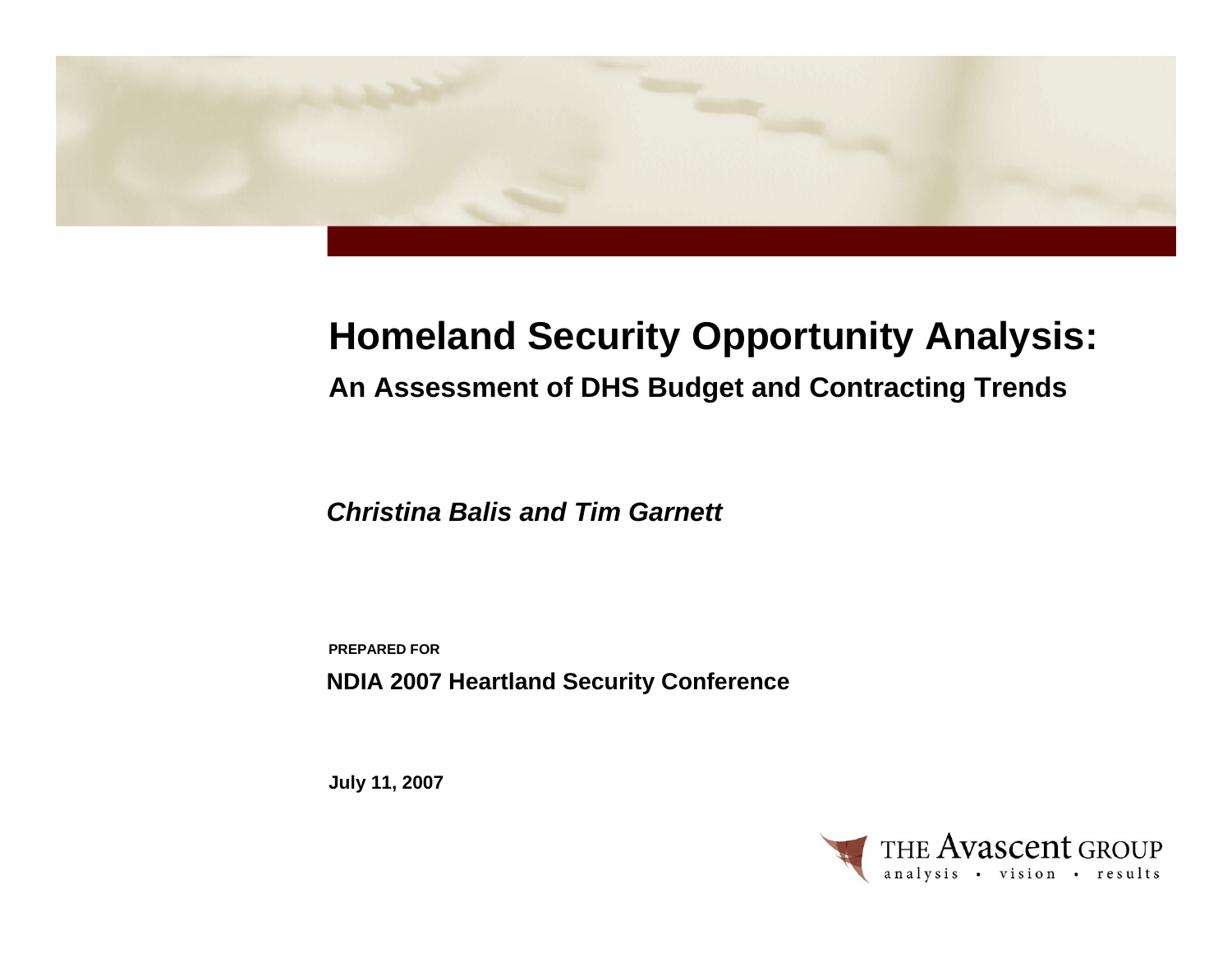*The Avascent Group, formerly DFI Corporate Services, is a leading provider of strategy and management consulting services to global leaders in homeland security, defense, aerospace, logistics, transportation and high technology* 



# *About The Avascent Group About The Avascent*

- ¾ **The Avascent Group was formed in February 2007 via a management buyout of DFI Corporate Services**
- ¾ **We provide strategy and management consulting services to firms operating at the nexus of business and government**
- ¾ **We specialize in serving firms in the defense, aerospace, homeland security, logistics, information technology, and technical services industries**
- ¾ **For more information, please visit www.avascent.com**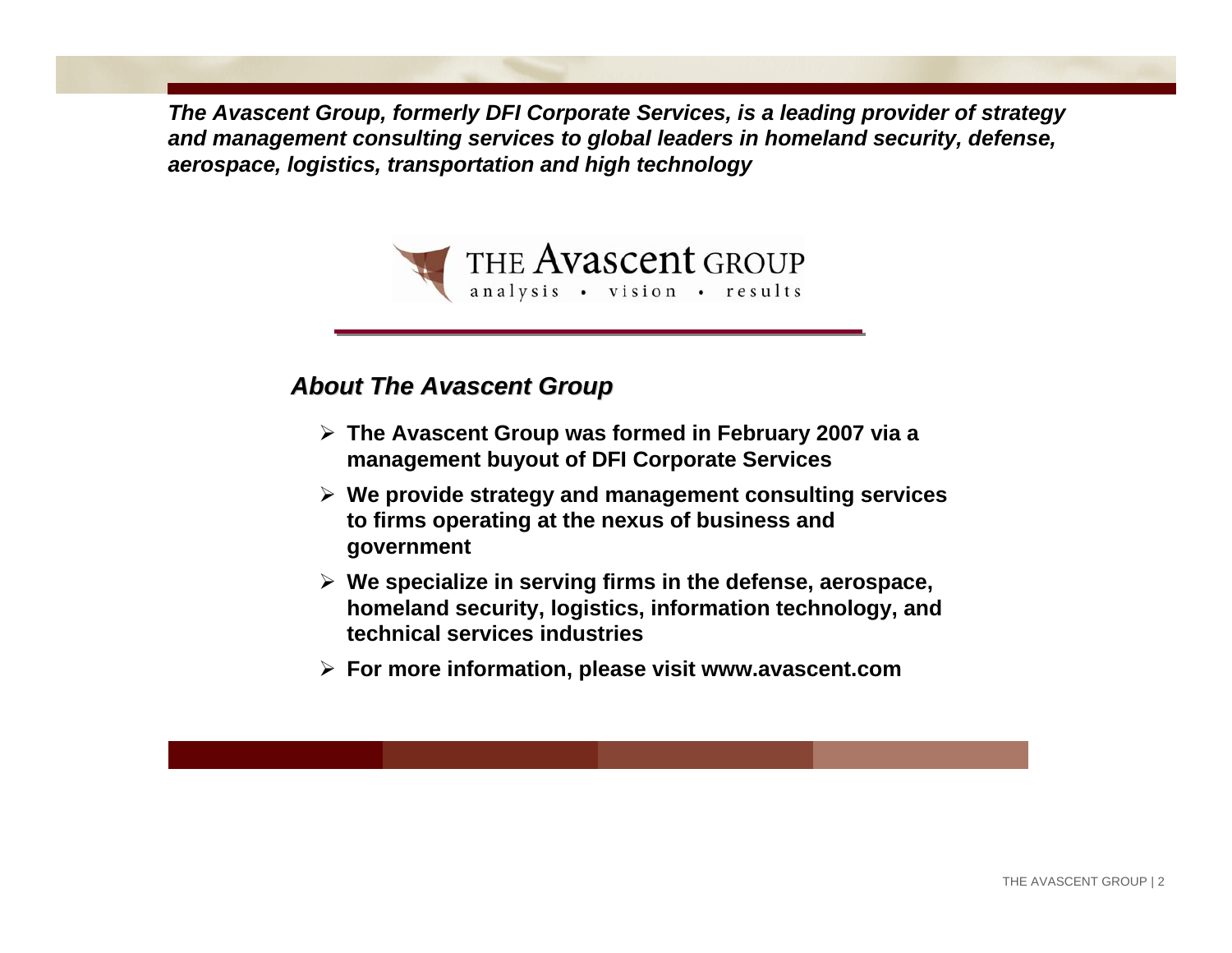## **DHS spending remains robust, though below the FY06 peak following Hurricane Katrina**



Despite net increases in virtually all agencies' budgets, not all growth will present *opportunity for significant industry involvement*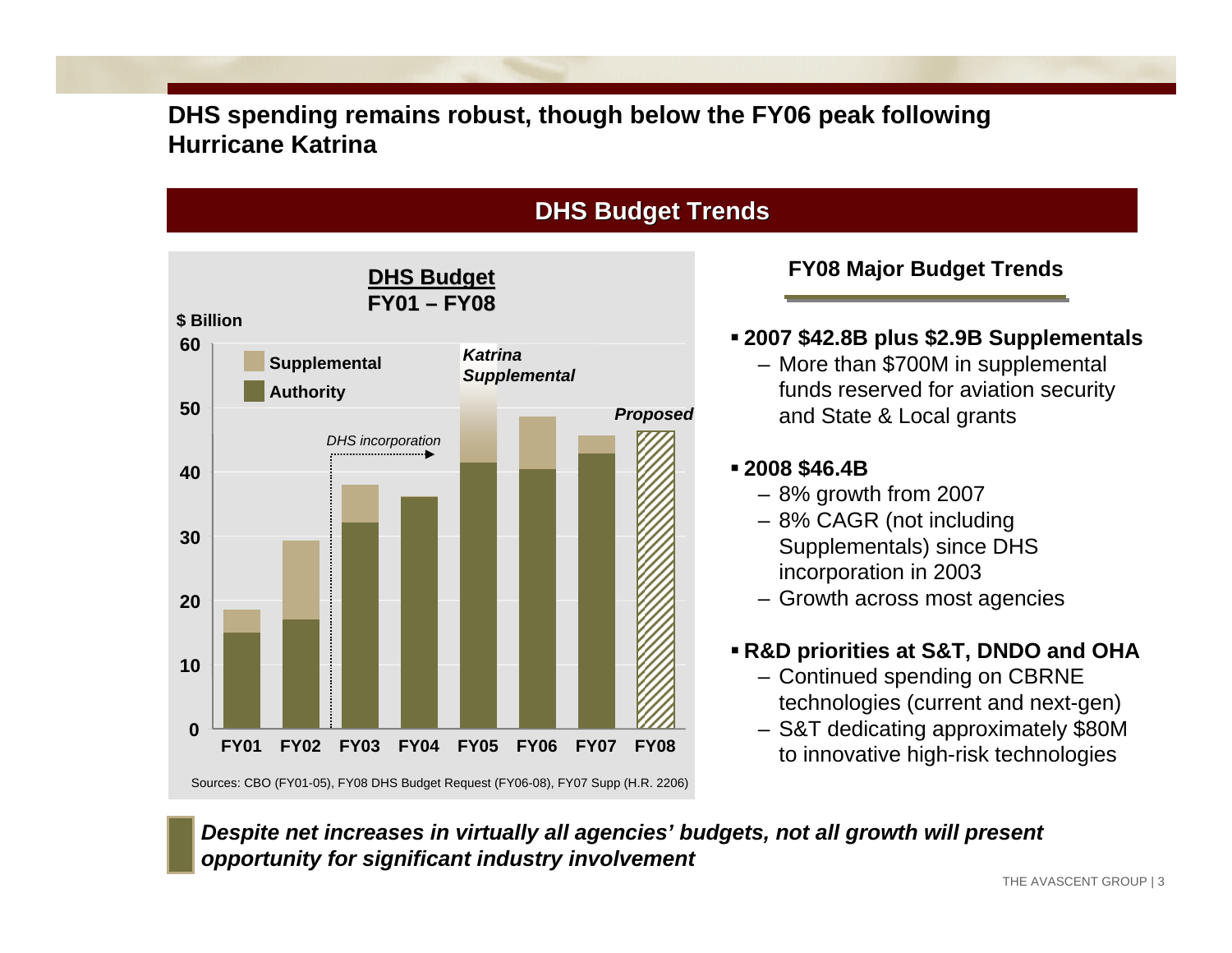**The fastest growth in contracting in recent years has taken place within FEMA, CBP, ICE, as well as select new offices and R&D programs under DHS**

**DHS Contracting Trends DHS Contracting Trends**



Sources: EagleEye Federal Prime Contract Database, Avascent Analysis

### *A handful of contracts account for a large share of contracting dollars within FEMA, CBP, TSA, and USCIS*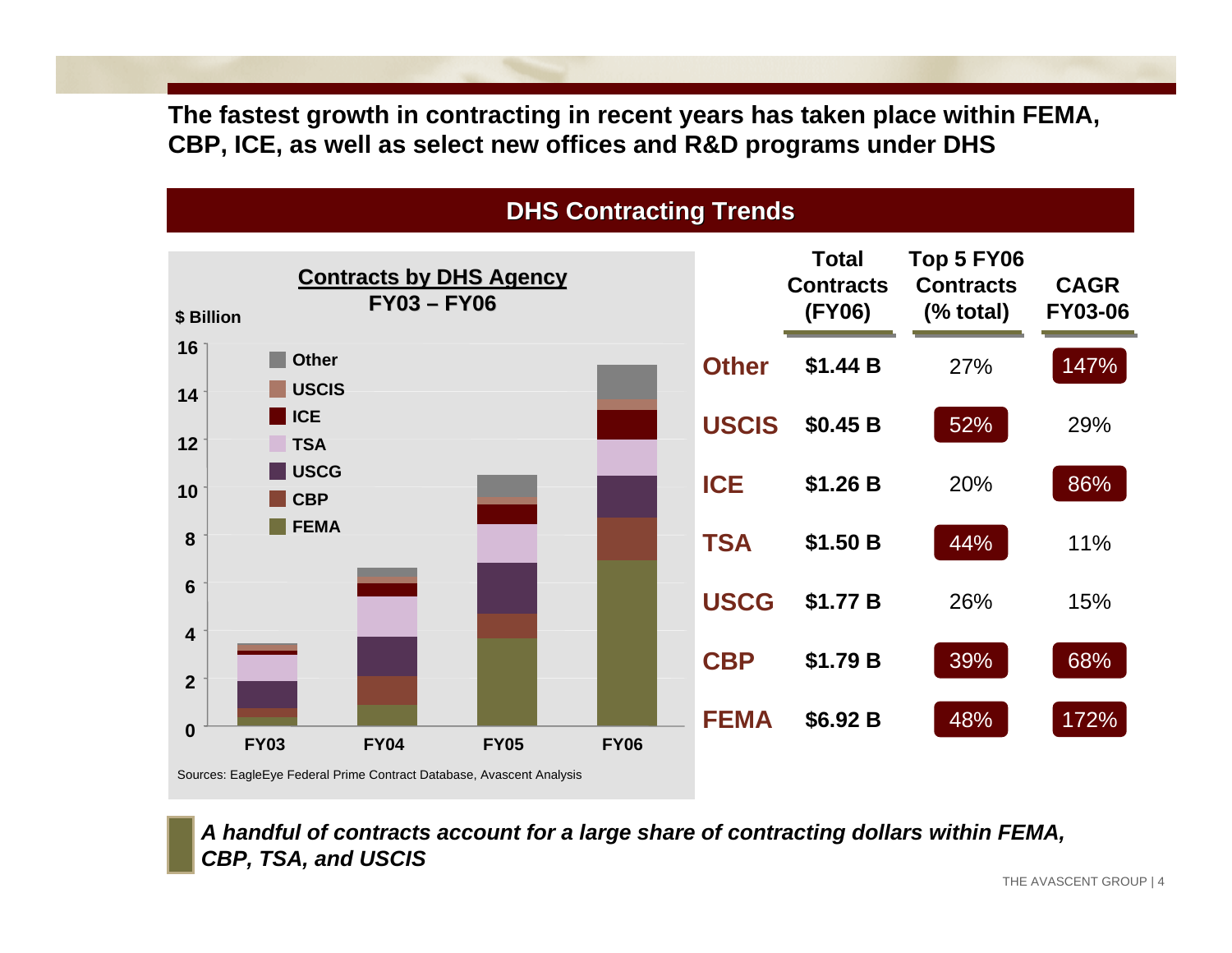**Border & Immigration is the largest DHS market segment; Transportation & Protection remains large but funds are largely committed**

# **FY08 Budget by DHS Agency FY08 Budget DHS Agency**



*CBP, CIS and DNDO all post double-digit budget growth, whereas the S&T Directorate is receiving an 18 percent decline*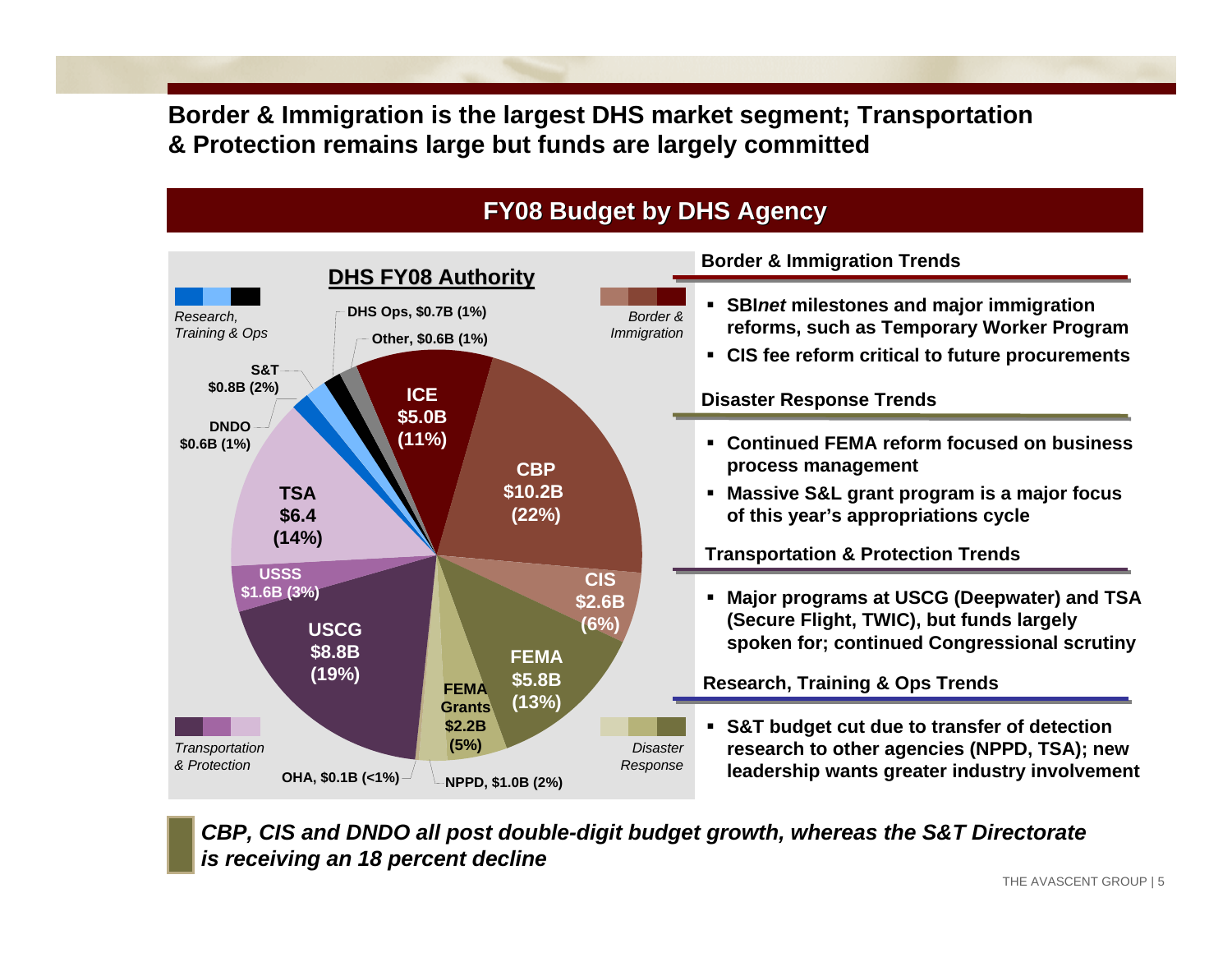**Despite net funding increases at almost every DHS agency, only a few organizations present significant near-term opportunity**

|                                | <b>FY08 Opportunity Assessment</b> |                      |                                                                                                                 |                                         |
|--------------------------------|------------------------------------|----------------------|-----------------------------------------------------------------------------------------------------------------|-----------------------------------------|
|                                | <b>Agency</b>                      | <b>Net \$ Change</b> | <b>Major Trends</b>                                                                                             | <b>Opportunity</b><br><b>Assessment</b> |
| <i>Immigration</i>             | <b>ICE</b>                         | +\$288M              | Spending increases are focused on adding staff, rather than<br>technology                                       |                                         |
|                                | <b>CBP</b>                         | +\$829M              | Significant personnel & infrastructure resources, strong<br>focus on first SBInet task orders                   |                                         |
|                                | <b>CIS</b>                         | $+$ \$582M           | Critical next two years as CIS undergoes fee reform and<br>modernization to lay foundation for TWP              |                                         |
| <b>Disaster</b><br>Response    | <b>FEMA</b>                        | $+$ \$329M           | Despite massive funding for State & Local grants, FEMA<br>does not yet have mature procurement                  |                                         |
|                                | <b>NPPD</b>                        | $+ $105M$            | Lost a number of programs to FEMA, but retains chemical<br>security and biometric collection/sharing            |                                         |
|                                | <b>OHA</b>                         | $+ $118M$            | <b>Transfer of BioWatch and and BWIC from S&amp;T requires OHA</b><br>to significantly increase its role at DHS |                                         |
| Transportation<br>& Protection | <b>USCG</b>                        | +\$99M               | Remains an important industry customer, programs proceed<br>incrementally, but no new FY08 opportunities        |                                         |
|                                | <b>USSS</b>                        | $+ $132M$            | Agency is neither well integrated nor a major procurer, budget<br>is largely personnel and one-time costs       |                                         |
|                                | <b>TSA</b>                         | $+ $138M$            | Workforce enhancements remain high priority, checkpoint<br>redesign lurks in the future                         |                                         |
| Research.<br>Training<br>& Ops | <b>DNDO</b>                        | $+ $81M$             | DNDO will continue to procure heavily both current and next-<br>generation technology                           |                                         |
|                                | <b>S&amp;T</b>                     | $-$49M$              | New leadership is trying to dramatically increase relevance to<br>both DHS customers and industry               |                                         |
|                                | <b>Dept Ops</b>                    | $+$ \$57M            | Despite many programs, opportunities are small in scope<br>and involve software solutions                       |                                         |

THE AVASCENT GROUP | 6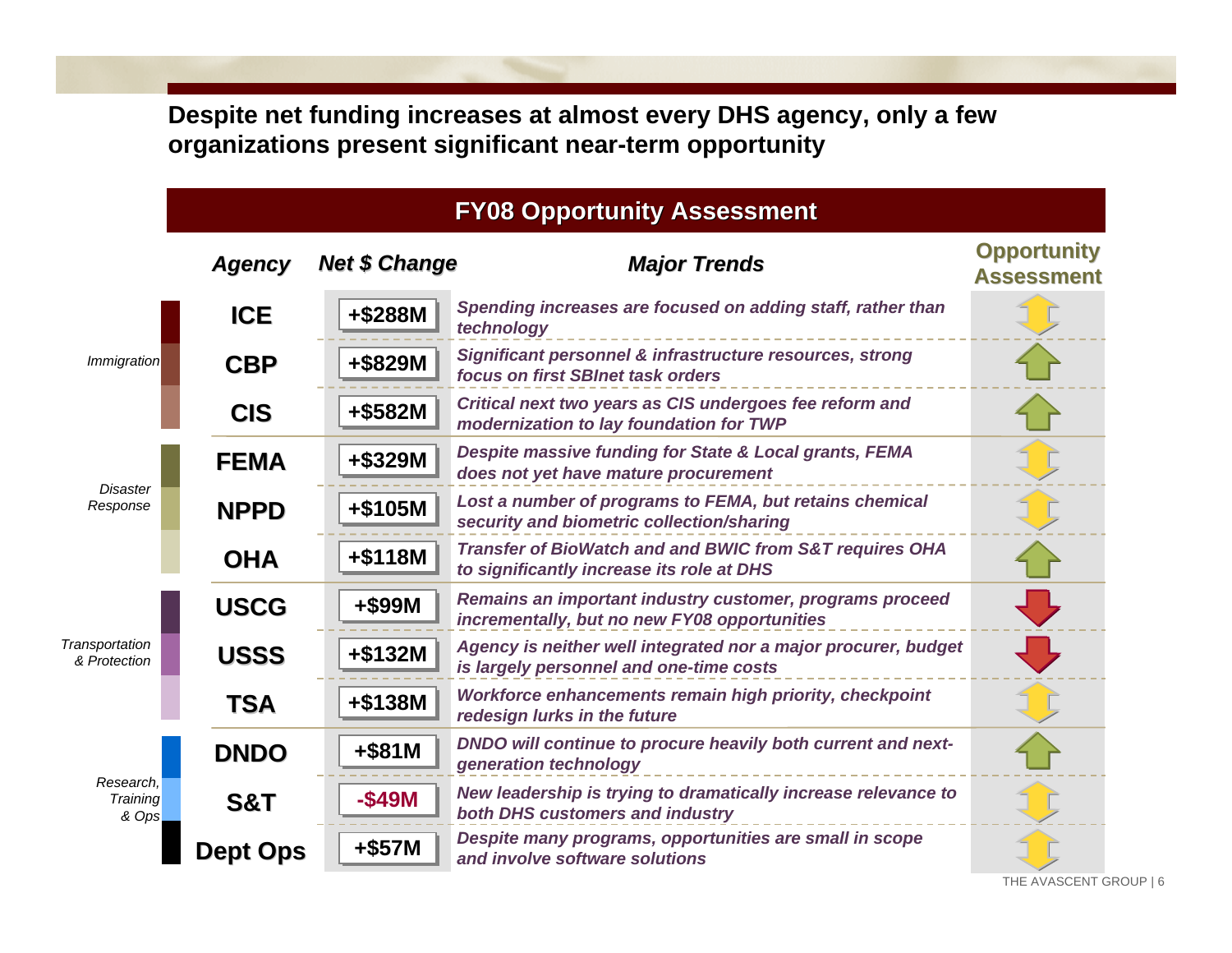# **Six macro priorities are driving DHS-wide spending objectices**

# **FY08 Macro Priorities FY08 Macro Priorities**

# **Transportation Security Biometrics and ID Biometrics and ID Biometrics and ID Biometrics and ID Biometrics and ID Biometrics and ID Biometrics and ID Transportation Security**

#### **SBI SBI**

– Largest funding item for 2008 – Largest funding item for 2008

#### **CIS Processing Capacity CIS Processing Capacity**

– Modernization critical to building credibility for TWP building credibility for TWP

#### **Detention Capacity Detention Capacity**

– Needs more efficient processing to support processing to support significant interior activity significant interior activity

### **Bio-security and Public security and Public Health Emergencies Health Emergencies**

#### **OHA OHA**

- New OHA with biological New OHA with biological detection and response detection and response authorities
- Important role with State and Important role with State and Locals given BioShield and Locals given BioShield and Medical Readiness activity Medical Readiness activity

#### **USVISIT USVISIT**

- Focus on building increased Focus on building increased biometric interoperability; exit biometric interoperability; exit not a priority not a priority
- **WHTI WHTI**
	- Significant infrastructure Significant infrastructure outlays outlays
- **Real ID Real ID** 
	- Deadline for state implementation spring 2008 implementation spring 2008

### **Nuclear Detection and Chemical Facility Security**

#### **RPM Deployment and Next- RPM Deployment and Next-Generation ResearchGeneration Research**

- Deployed technology to scan Deployed technology to scan 99% of containerized cargo 99% of containerized cargo
- Policy questions regarding Policy questions regarding overseas screening overseas screening
- **Chemical Site Security Office Chemical Site Security Office**
	- New regulations in place New regulations in place

#### **Air Cargo Air Cargo**

- Congressional pressure to Congressional pressure to inspect/screen 100% on inspect/screen 100% on passenger planes passenger planes
- **Securing the Cities Securing the Cities**
	- Technology for NYC pilot to Technology for NYC pilot to be deployed by end of 2008 be deployed by end of 2008
- **TWIC TWIC** 
	- Expect next phase to include Expect next phase to include infrastructure

### **Federal Response to Hazards and Disasters Hazards and Disasters**

#### **State & Local Assistance State & Local Assistance**

- More defined, categorical More defined, categorical approach to grants approach to grants
- **FEMA Retooling FEMA Retooling**
	- Vision for a new FEMA
- **Workforce Enhancements Workforce Enhancements**
	- Converting cadre of on-call Converting cadre of on-call response employees response employees